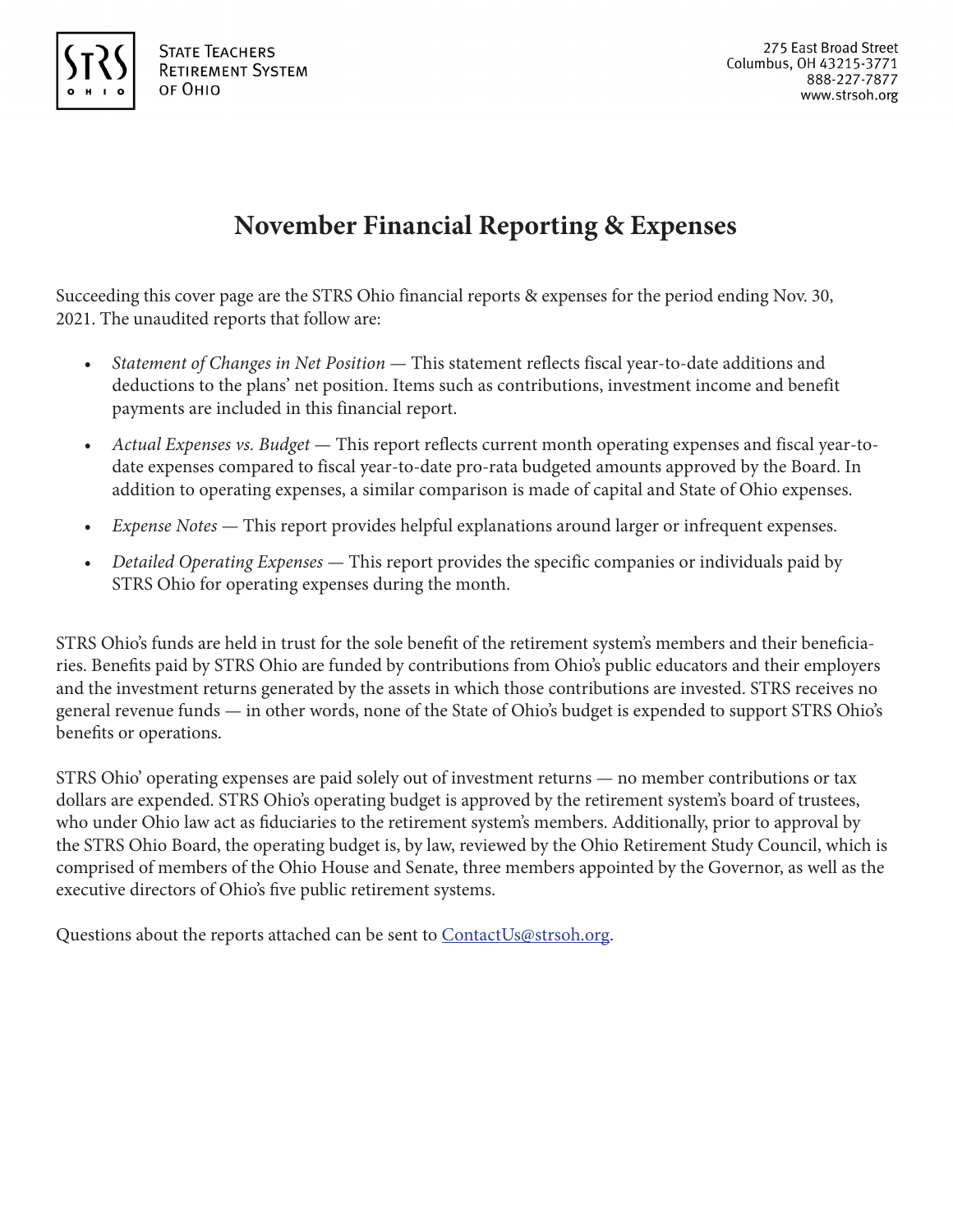#### **\*\*\*UNAUDITED\*\*\***

# **State Teachers Retirement System of Ohio**

Statement of Changes in Net Position

For the Period July 1, 2021 through November 30, 2021

|                                                                                  | <b>Defined Benefit</b><br><b>Plans</b> | Contribution<br><b>Plans</b> | Postemployment<br><b>Healthcare</b> | <b>Totals</b>    |
|----------------------------------------------------------------------------------|----------------------------------------|------------------------------|-------------------------------------|------------------|
| <b>Additions:</b>                                                                |                                        |                              |                                     |                  |
| <b>Contributions:</b>                                                            |                                        |                              |                                     |                  |
| Member                                                                           | 673,094,538                            | 52,302,737                   |                                     | \$725,397,275    |
| Employer                                                                         | 720,455,759                            | 20,339,953                   |                                     | \$740,795,712    |
| <b>Transfers from Defined Contribution Plan</b>                                  | 7,230,365                              | (7, 230, 365)                |                                     |                  |
| Government reimbursements                                                        |                                        |                              | 24,652,129                          | 24,652,129       |
| Benefit recipient healthcare premiums                                            |                                        |                              | 81,958,954                          | 81,958,954       |
| Other retirement systems                                                         | 27,862,388                             |                              |                                     | 27,862,388       |
| <b>Total contributions</b>                                                       | 1,428,643,050                          | 65,412,325                   | 106,611,082                         | 1,600,666,457    |
| Net investment income (loss)                                                     | 2,045,359,234                          | 44,640,766                   | 110,000,000                         | 2,200,000,000    |
| <b>Total additions</b>                                                           | \$3,474,002,284                        | \$110,053,091                | \$216,611,082                       | \$3,800,666,457  |
| <b>Deductions:</b>                                                               |                                        |                              |                                     |                  |
| Service retirement                                                               | 2,867,278,880                          |                              |                                     | 2,867,278,880    |
| Disability retirement                                                            | 76,823,620                             |                              |                                     | 76,823,620       |
| Survivor benefits                                                                | 51,507,598                             |                              |                                     | 51,507,598       |
| Health care                                                                      |                                        |                              | 179,077,507                         | 179,077,507      |
| Other                                                                            | 20,779,617                             |                              |                                     | 20,779,617       |
| Total benefit payments                                                           | 3,016,389,716                          |                              | 179,077,507                         | 3, 195, 467, 223 |
| Refunds to members who have withdrawn                                            | 113,250,093                            | 44,842,896                   |                                     | 158,092,989      |
| Administrative expenses                                                          | 45,860,279                             |                              | 1,005,815                           | 46,866,094       |
| <b>Total deductions</b>                                                          | \$3,175,500,088                        | \$44,842,896                 | \$180,083,322                       | \$3,400,426,306  |
| Net increase (decrease)                                                          | \$298,502,196                          | \$65,210,196                 | \$36,527,760                        | \$400,240,151    |
| Net position held in trust for pension and<br>postemployment healthcare benefits |                                        |                              |                                     |                  |
| Beginning of year                                                                | 89,379,037,867                         | 2,426,469,723                | 4,929,739,778                       | 96,735,247,368   |
| <b>End of period</b>                                                             | \$89,677,540,063                       | \$2,491,679,919              | \$4,966,267,538                     | \$97,135,487,519 |

**\*\*\*UNAUDITED\*\*\***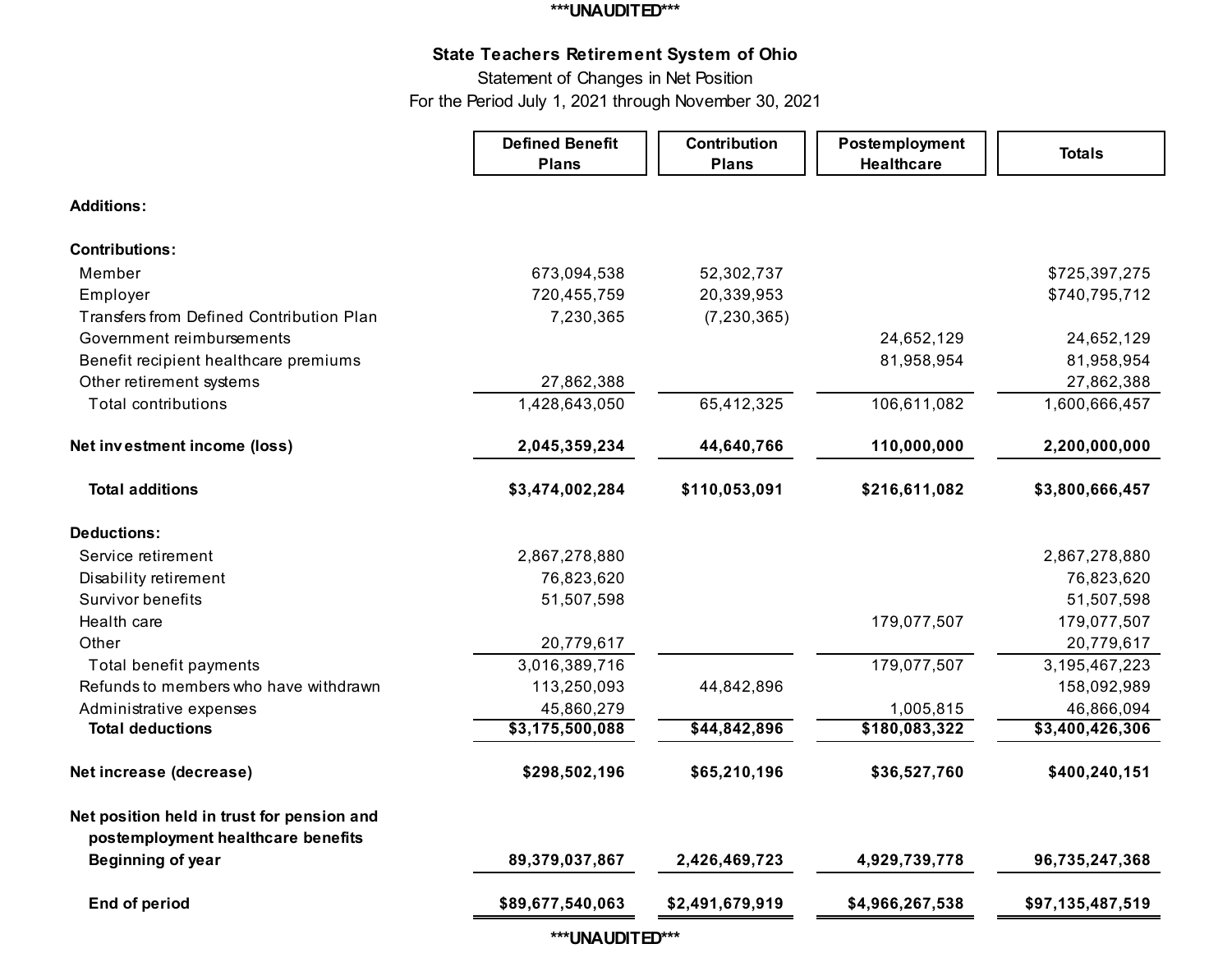#### **STATE TEACHERS RETIREMENT SYSTEM**

Actual Expenses vs. Budget

For the Month and Fiscal Year-to-Date Ended November 30, 2021

|                                                                          | November           | October      | Year-to-<br>Date    | Expected<br>Budget-<br>to-Date | Annual<br>Budget | Prior<br>Year-to-<br>Date |
|--------------------------------------------------------------------------|--------------------|--------------|---------------------|--------------------------------|------------------|---------------------------|
|                                                                          |                    |              |                     |                                |                  |                           |
| Compensation                                                             | \$<br>4,263,328 \$ | 4,269,823    | \$<br>29,625,510 \$ | 30,649,837 \$                  | 63,565,400       | \$<br>30,338,918          |
| <b>Fringe Benefits</b>                                                   | 1,273,398          | 1,302,166    | 7,796,816           | 8,057,023                      | 18,152,300       | 7,319,195                 |
| <b>Professional and Technical Services</b>                               | 852,545            | 1,070,498    | 4,498,823           | 4,966,491                      | 12,265,100       | 4,238,465                 |
| Repairs and Maintenance                                                  | 524,769            | 1,210,400    | 2,706,621           | 2,575,742                      | 6,516,600        | 3,292,944                 |
| <b>Travel and Vehicles</b>                                               | 11,816             | 9,679        | 39,282              | 224,743                        | 549,100          | 5,696                     |
| Communications                                                           | 168,583            | 142,621      | 466,888             | 684,822                        | 1,810,100        | 725,411                   |
| <b>Utilities</b>                                                         | 76,513             | 79,754       | 326,348             | 394,069                        | 1,015,000        | 319,842                   |
| Supplies and Materials                                                   | 61,586             | 140,334      | 402,540             | 325,139                        | 845,900          | 212,006                   |
| <b>Other Expenses</b>                                                    | 43,139             | 656,194      | 886,886             | 989,257                        | 1,294,600        | 759,660                   |
| <b>Total Operating Expenses</b>                                          | \$<br>7,275,677 \$ | 8,881,469 \$ | 46,749,714          | \$<br>48,867,123 \$            | 106,014,100 \$   | 47,212,137                |
|                                                                          |                    |              |                     |                                |                  |                           |
| <b>Capital Budget</b>                                                    | \$<br>152,440 \$   | 55,570 \$    | 258,644 \$          | 258,644 \$                     | 9,096,900 \$     | 398,207                   |
| State of Ohio Expenses                                                   | \$<br>172 \$       | 65,473 \$    | 116,380 \$          | 116,380 \$                     | 1,263,000 \$     | 134,038                   |
|                                                                          |                    |              |                     |                                |                  |                           |
| Capital Budget Carryover                                                 | \$<br>147,161 \$   | 25,900 \$    | 456,837 \$          | 456,837 \$                     | 1,109,055 \$     | 2,153,998                 |
|                                                                          |                    |              |                     |                                |                  |                           |
| Staffing Information:                                                    | November           | October      | September           |                                |                  |                           |
| <b>Budgeted FTE Associates</b><br><b>Full Time Equivalent Associates</b> | 530<br>492         | 530<br>491   | 530<br>494          |                                |                  |                           |
| Open FTE Positions                                                       | 19                 | 20           | 19                  |                                |                  |                           |

Mr. McFee moved, seconded by Ms. Correthers , that the report be accepted and the expenditures for the month ending November 30, 2021 in the total amount of \$7,575,450 be approved.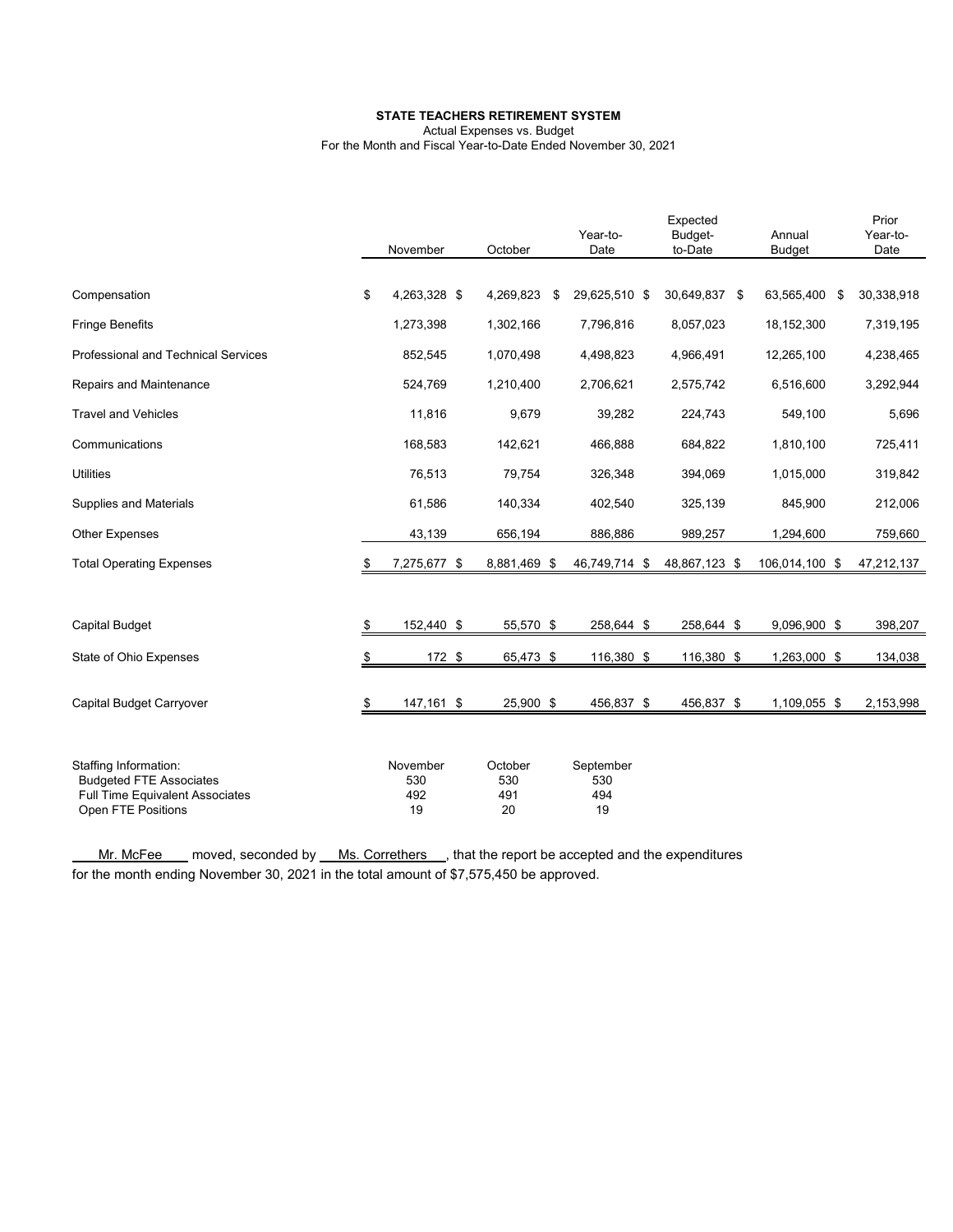#### **STATE TEACHERS RETIREMENT SYSTEM**

Actual Expenses vs. Budget

For the Month and Fiscal Year-to-Date Ended November 30, 2021

|                                                                 |                         |                   |              |               | Expected      |               | Prior      |
|-----------------------------------------------------------------|-------------------------|-------------------|--------------|---------------|---------------|---------------|------------|
|                                                                 |                         |                   |              | Year-to-      | Budget-       | Annual        | Year-to-   |
|                                                                 |                         | November          | October      | Date          | to-Date       | <b>Budget</b> | Date       |
| <b>COMPENSATION</b>                                             |                         |                   |              |               |               |               |            |
| Salary and Wages                                                | \$                      | 4,019,845 \$      | 4,018,045 \$ | 22,163,693 \$ | 22,537,181 \$ | 53,269,700 \$ | 22,285,843 |
| <b>Other Compensation</b>                                       |                         | 1,121             | 562          | 8,618         | 11,952        | 22,700        | 10,551     |
| Incentive Compensation                                          |                         | $\Omega$          | $\Omega$     | 6,689,501     | 7,500,000     | 7,500,000     | 7,259,183  |
| Unused Vacation and Sick Leave                                  |                         | 238,426           | 238,240      | 696,597       | 546,959       | 2,615,700     | 742,258    |
| Overtime                                                        |                         | 3.936             | 6,201        | 32.176        | 18,821        | 75,600        | 14,738     |
| Service Awards                                                  |                         | 0                 | 6,775        | 34,925        | 34,925        | 81,700        | 26,345     |
| <b>Total Compensation</b>                                       | \$                      | 4,263,328 \$      | 4,269,823 \$ | 29,625,510 \$ | 30,649,837 \$ | 63,565,400 \$ | 30,338,918 |
| <b>FRINGE BENEFITS</b>                                          |                         |                   |              |               |               |               |            |
| <b>OPERS Employer Cost</b>                                      | \$                      | 511,197 \$        | 529,011 \$   | 3,792,578 \$  | 4,037,789 \$  | 8,529,800 \$  | 3,786,818  |
| Medical/Hospitalization Insurance                               |                         | 611,489           | 624,672      | 3,111,160     | 3,125,000     | 7,500,000     | 2,665,148  |
| Medicare                                                        |                         | 60,738            | 60,871       | 423,315       | 395,238       | 934,200       | 431,777    |
| Dental Insurance                                                |                         | 45,361            | 46,067       | 229,834       | 245,030       | 581,000       | 237,925    |
| <b>Educational Assistance</b>                                   |                         | 1,644             | (500)        | 15,465        | 38,863        | 100,000       | 32,642     |
| <b>Workers' Compensation</b>                                    |                         | 12,188            | 11,117       | 70,003        | 57,115        | 135,000       | 2,910      |
| Life Insurance                                                  |                         | 22,360            | 22,437       | 111,942       | 113,980       | 265,000       | 116,460    |
| <b>Disability Insurance</b>                                     |                         | 8,421             | 8,491        | 42,487        | 41,178        | 99,300        | 42,119     |
| Wellness                                                        |                         | 0                 | 0            | 32            | 0             | 0             | 249        |
| Unemployment Compensation                                       |                         | $\Omega$          | 0            | $\Omega$      | 2.829         | 8.000         | 3,147      |
| <b>Total Fringe Benefits</b>                                    | $\overline{\mathbf{S}}$ | 1,273,398 \$      | 1,302,166 \$ | 7,796,816 \$  | 8,057,023 \$  | 18,152,300 \$ | 7,319,195  |
|                                                                 |                         |                   |              |               |               |               |            |
| PROFESSIONAL AND TECHNICAL SERVICES                             |                         |                   |              |               |               |               |            |
| Actuary                                                         | \$                      | 26,937 \$         | 19,817 \$    | 67,691 \$     | 17,878 \$     | 347,000 \$    | 13,883     |
| Audit                                                           |                         | 14,000            | 29,385       | 92,385        | 82,350        | 164,700       | 65,790     |
| <b>Banking Expense</b>                                          |                         | 18,131            | 17,755       | 89,485        | 89,583        | 215,000       | 88,131     |
| <b>Board Election Processing</b>                                |                         | 0                 | 0            | 0             | 1,246         | 70,000        | 1.924      |
| <b>Contract Services</b>                                        |                         | 15,968            | 19,543       | 35,511        | 85,565        | 461,500       | 90,216     |
| <b>Custodial Banking Fees</b>                                   |                         | 54,449            | 469,647      | 688,038       | 647,967       | 2,200,000     | 576,260    |
| Data Management and Analytics                                   |                         | 0                 | 29,500       | 29,500        | 33,250        | 133,000       | 29,500     |
| <b>Disaster Recovery</b>                                        |                         | 8,869<br>504      | 7,950        | 42,890        | 126,708       | 304,100       | 28,465     |
| <b>Employment Verification</b><br><b>Health Care Consultant</b> |                         |                   | 1,193        | 3,432         | 2,600         | 2,600         | 2,787<br>0 |
|                                                                 |                         | 8,057<br>$\Omega$ | 12,273       | 35,251        | 65,250        | 261,000       |            |
| <b>Insurance Consultant</b>                                     |                         |                   | 15,500       | 31,000        | 30,663        | 92,500        | 30.000     |
| <b>Investigative Services</b>                                   |                         | 1,269             | 1,262        | 4,743         | 6,431         | 24,600        | 5,740      |
| <b>Investment Consultant</b>                                    |                         | 20,833            | 20,834       | 206,235       | 228,844       | 820,000       | 199,948    |
| <b>Investment Research Services</b>                             |                         | 20,160            | 274,019      | 1,714,528     | 1,758,297     | 3,150,000     | 1,708,629  |
| Legal Fees                                                      |                         | 13,961            | 1,513        | 23,859        | 164,813       | 285,000       | 58,792     |
| <b>Medical Examinations</b>                                     |                         | 14,510            | 16,042       | 82,765        | 103,063       | 315,000       | 100,915    |
| <b>Other Consulting Services</b>                                |                         | 76,601            | 37,706       | 163,073       | 144,802       | 602,800       | 136,742    |
| Quotation and Analytic Services                                 |                         | 556,303           | 85,559       | 1,164,905     | 1,349,650     | 2,699,300     | 1,086,943  |
| <b>Real Estate Contract Services</b>                            |                         | 0                 | 11,000       | 11,000        | 14,250        | 57,000        | 10,000     |
| <b>Recruitment Fees</b>                                         |                         | 1,993             | 0            | 12,532        | 4,947         | 40,000        | 2,050      |
| <b>Temporary Employment Services</b>                            |                         | $\Omega$          | 0            | 0             | 8,333         | 20,000        | 1,750      |
| <b>Total Professional/Technical Services</b>                    | $\overline{\mathbb{S}}$ | 852,545 \$        | 1,070,498 \$ | 4,498,823 \$  | 4,966,491 \$  | 12,265,100 \$ | 4,238,465  |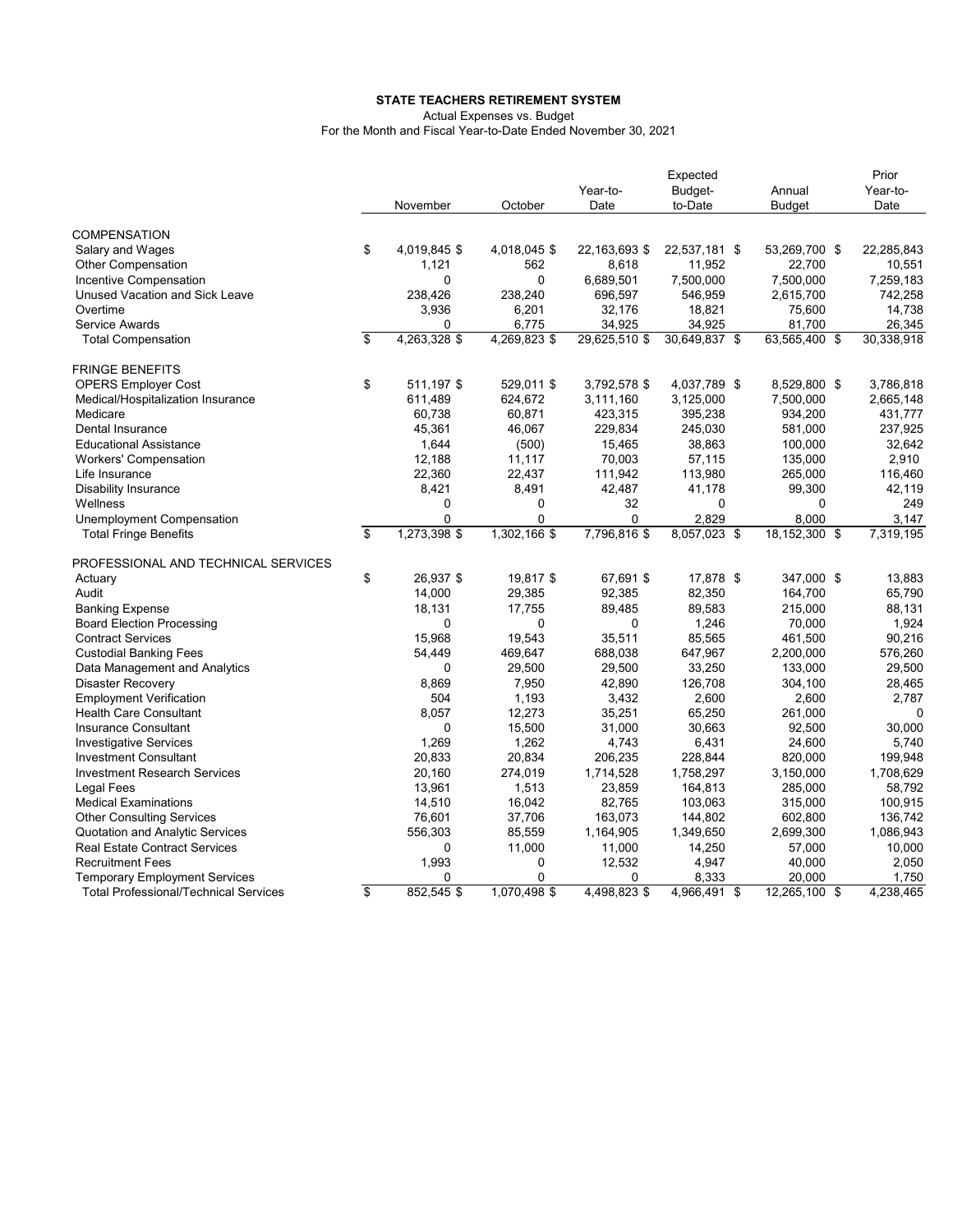#### November Expenses vs. Budget Page 2

|                                           |                         |             |                |                  | Expected         |                         | Prior            |
|-------------------------------------------|-------------------------|-------------|----------------|------------------|------------------|-------------------------|------------------|
|                                           |                         |             |                | Year-to-         | Budget-          | Annual                  | Year-to-         |
|                                           |                         | November    | October        | Date             | to-Date          | <b>Budget</b>           | Date             |
| <b>REPAIRS AND MAINTENANCE</b>            |                         |             |                |                  |                  |                         |                  |
| <b>Building Maintenance and Equipment</b> | \$                      | 156,260 \$  | 194,454 \$     | 198,289 \$       | 263,274 \$       | 760,000 \$              | 294,632          |
| Copiers                                   |                         | 6,097       | 5,988          | 26,804           | 37,341           | 97,000                  | 23,072           |
| Data Processing Equipment                 |                         | 339,615     | 992,862        | 2,297,178        | 2,096,500        | 5,031,600               | 2,809,964        |
| Elevators                                 |                         | 0           | 0              | 0                | 2,079            | 110,000                 | 1,405            |
| Mail Center Equipment                     |                         | $\Omega$    | 1,589          | 7.608            | 14.153           | 29,500                  | 14,198           |
| Property Tax and Leases                   |                         | 9,056       | 9,056          | 45,281           | 45,253           | 270,000                 | 45,281           |
| Safety and Security Equipment             |                         | 12,682      | 4,017          | 120,640          | 107,179          | 188,500                 | 95,172           |
| <b>Trash Removal</b>                      |                         | 1,059       | 2,434          | 10,821           | 9,962            | 30,000                  | 9,220            |
| <b>Total Repairs and Maintenance</b>      | \$                      | 524,769 \$  | 1,210,400 \$   | 2,706,621 \$     | 2,575,742 \$     | 6,516,600 \$            | 3,292,944        |
| <b>TRAVEL AND VEHICLES</b>                |                         |             |                |                  |                  |                         |                  |
| Gasoline                                  | \$                      | 341 \$      | 292 \$         | 1,133 \$         | 2,581 \$         | 7,600 \$                | 344              |
| Staff and Board Travel                    |                         | 11,071      | 7,546          | 35,516           | 221,458          | 531,500                 | 5,073            |
| Vehicle Maintenance                       |                         | 404         | 1,841          | 2,633            | 703              | 10,000                  | 279              |
| <b>Total Travel and Vehicles</b>          | \$                      | 11,816 \$   | $9,679$ \$     | 39,282 \$        | 224,743 \$       | $\overline{549,100}$ \$ | 5.696            |
| <b>COMMUNICATIONS</b>                     |                         |             |                |                  |                  |                         |                  |
| <b>Courier Services</b>                   | \$                      | 1,492 \$    | 1,562 \$       | 8,433 \$         | 10,325 \$        | 25,000 \$               | 7,073            |
| <b>Outsourced Distribution</b>            |                         | 352         | 297            | 4,163            | 41,667           | 100,000                 | 61,557           |
| Photography / Media                       |                         | 0           | 0              | 0                | 5,000            | 5,000                   | 18               |
| Postage                                   |                         | 125,034     | 85,283         | 219,028          | 329,681          | 965,100                 | 386,072          |
| Printing                                  |                         | 8,459       | 16,204         | 83,117           | 169,079          | 325,000                 | 140,958          |
| Telecommunications                        |                         | 33,246      | 39,275         | 152,147          | 129,070          | 390,000                 | 129,733          |
| <b>Total Communications</b>               | $\overline{\mathbf{s}}$ | 168,583 \$  | 142,621 \$     | 466,888 \$       | 684,822 \$       | 1,810,100 \$            | 725,411          |
| <b>UTILITIES</b>                          |                         |             |                |                  |                  |                         |                  |
| Electricity                               | \$                      | 60,021 \$   | 66,309 \$      | 263,306 \$       | 333,333 \$       | 800,000 \$              | 266,084          |
| <b>Natural Gas</b>                        |                         | 11.753      | 7.722          | 41,036           | 21,781           | 120,000                 | 23,635           |
| Oil                                       |                         | 0           | 0              | 0                | 0                | 15,000                  | $\mathbf 0$      |
| Water                                     |                         | 4,739       | 5,723          | 22,006           | 38,954           | 80,000                  | 30,123           |
| <b>Total Utilities</b>                    | $\overline{\mathbf{S}}$ | 76,513 \$   | 79,754 \$      | 326,348 \$       | 394,069 \$       | 1,015,000 \$            | 319,842          |
|                                           |                         |             |                |                  |                  |                         |                  |
| SUPPLIES AND MATERIALS                    |                         |             |                |                  |                  |                         |                  |
| <b>Equipment Supplies</b>                 | \$                      | 42,679 \$   | 125,163 \$     | 318,868 \$       | 222,000 \$       | 532,800 \$              | 135,904          |
| Food Service Supplies                     |                         | 3,686       | 2,563          | 21,212           | 22,292           | 53,500                  | 13,489           |
| <b>Office Supplies</b>                    |                         | 1,263       | 4,992          | 13,448           | 19,378           | 51,500                  | 9,800            |
| Personal Computer Software                |                         | 0<br>11,442 | 0              | 1,665            | 13,896<br>32,635 | 55,500                  | 11,930           |
| Publications/Subscriptions<br>Uniforms    |                         | 2,516       | 4,740<br>2,876 | 32,037<br>15,310 | 14,938           | 113,600<br>39,000       | 27,803<br>13,080 |
|                                           | \$                      | 61,586 \$   |                |                  |                  |                         | 212,006          |
| <b>Total Supplies and Materials</b>       |                         |             | 140,334 \$     | 402,540 \$       | 325,139 \$       | 845,900 \$              |                  |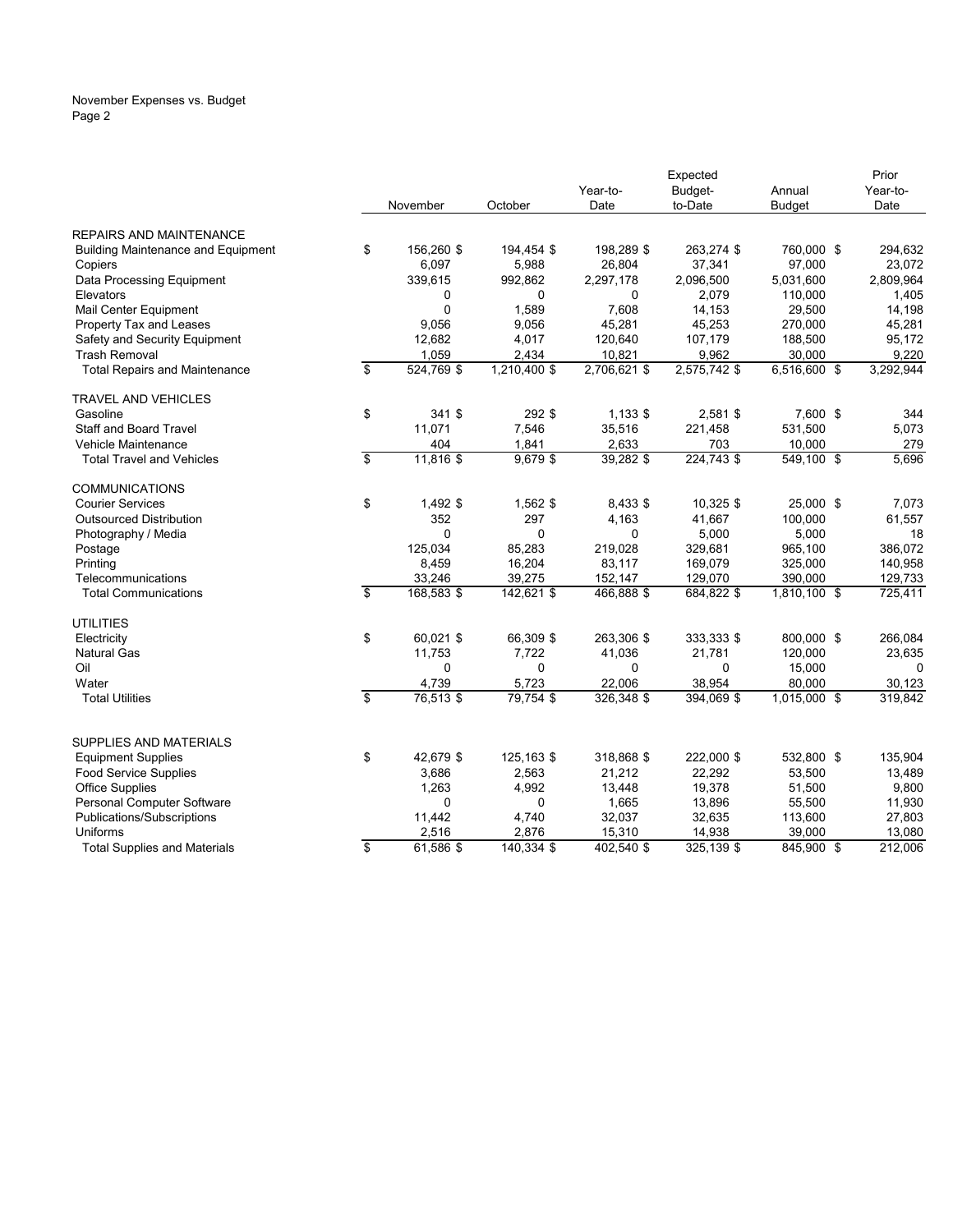#### November Expenses vs. Budget Page 3

|                                     |                      |                |               | Expected       |                | Prior      |
|-------------------------------------|----------------------|----------------|---------------|----------------|----------------|------------|
|                                     |                      |                | Year-to-      | Budget-        | Annual         | Year-to-   |
|                                     | November             | October        | Date          | to-Date        | <b>Budget</b>  | Date       |
|                                     |                      |                |               |                |                |            |
| <b>OTHER EXPENSES</b>               |                      |                |               |                |                |            |
| <b>Board Employer Reimbursement</b> | \$<br>0 <sup>3</sup> | 0 <sup>3</sup> | 0\$           | 0 <sup>3</sup> | $3,000$ \$     | 0          |
| <b>Conferences and Seminars</b>     | 3,010                | 2,980          | 13,965        | 55,167         | 97,000         | 12,677     |
| Dues and Licenses                   | 32,247               | 19,375         | 63,277        | 57,144         | 168,400        | 53,062     |
| <b>Equipment Rental</b>             |                      | 0              | 0             | 0              | 0              | 0          |
| Insurance                           |                      | 624,713        | 778,436       | 775,000        | 775,000        | 667,229    |
| Member/Employer Education Programs  |                      | 0              | 48            | 30,458         | 73.100         | (257)      |
| Miscellaneous Expense               | 1,511                | 1,740          | 6,763         | 7,174          | 24,200         | 5,596      |
| <b>Other Board Expense</b>          | 267                  | 230            | 951           | 1,647          | 3,500          | 761        |
| <b>Other Staff Expense</b>          | 789                  | 1,018          | 2,537         | 9,500          | 22,800         | (2,521)    |
| Training                            | 5,315                | 6,138          | 20,909        | 53,167         | 127,600        | 23,113     |
| <b>Total Other Expenses</b>         | \$<br>43,139 \$      | 656,194 \$     | 886,886 \$    | 989,257 \$     | 1,294,600 \$   | 759,660    |
| Total Operating Expenses            | 7,275,677 \$         | 8,881,469 \$   | 46,749,714 \$ | 48.867.123 \$  | 106.014.100 \$ | 47,212,137 |

|                                               |                 |                |                | Expected       |                | Prior     |
|-----------------------------------------------|-----------------|----------------|----------------|----------------|----------------|-----------|
|                                               |                 |                | Year-to-       | Budget-        | Annual         | Year-to-  |
|                                               | November        | October        | Date           | to-Date        | <b>Budget</b>  | Date      |
|                                               |                 |                |                |                |                |           |
| <b>Building Improvements</b>                  | \$<br>10,855 \$ | 10,367 \$      | 21,332 \$      | 21,332 \$      | 2,585,000 \$   |           |
| <b>Furniture &amp; Fixtures</b>               |                 |                |                |                |                |           |
| <b>Audio Visual</b>                           |                 |                |                |                |                |           |
| Information Processing                        |                 |                | 43,383         | 43,383         | 4,898,000      | 250,180   |
| Maintenance                                   |                 |                | 7,141          | 7,141          | 517,000        | 107,639   |
| Miscellaneous                                 |                 |                | 0              | 0              |                |           |
| Office                                        |                 | 21,101         | 21,101         | 21,101         | 67,400         |           |
| Telecommunications                            |                 |                |                |                |                |           |
| <b>Vehicles</b>                               |                 |                |                |                | 29,500         |           |
| <b>Computer Software</b>                      | 141,585         | 24,102         | 165,687        | 165,687        | 1,000,000      | 40,388    |
| <b>Total Capital Budget</b>                   | 152,440 \$      | 55,570 \$      | 258,644 \$     | 258,644 \$     | 9,096,900 \$   | 398,207   |
| Total State of Ohio Expenses                  | 172 \$          | 65,473 \$      | 116,380 \$     | 116,380 \$     | 1,263,000 \$   | 134,038   |
|                                               |                 |                |                |                |                |           |
| Capital Budget Carryover - Fiscal 2021        | 147,161 \$      | 25,900 \$      | 456,837 \$     | 456,837 \$     | 1,109,055 \$   |           |
| Capital Budget Carryover - Fiscal 2020 & 2019 | 0 <sup>3</sup>  | 0 <sup>5</sup> | 0 <sup>3</sup> | 0 <sup>3</sup> | 0 <sup>3</sup> | 2,153,998 |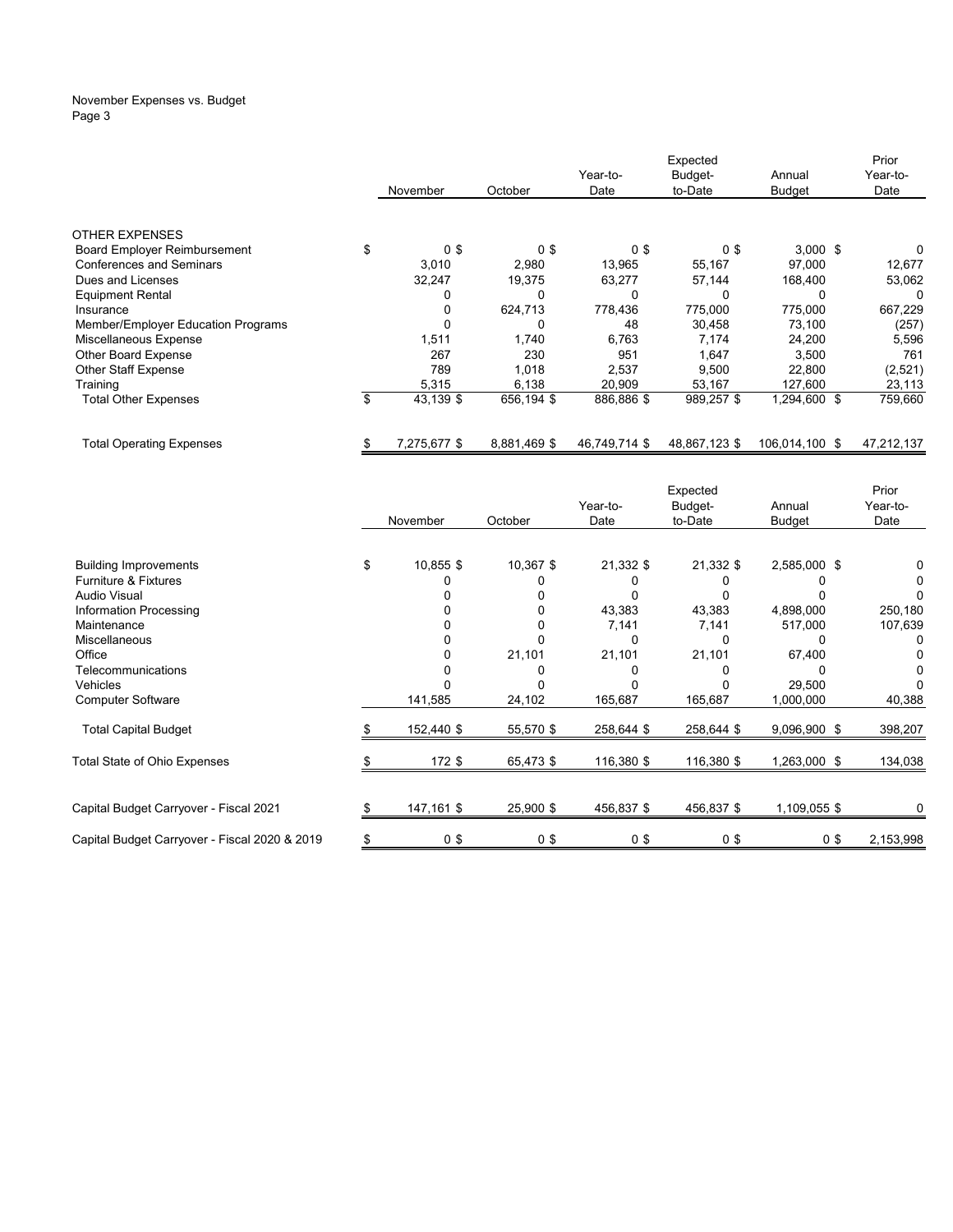# **November 2021 Expense Notes**

## **General Comments**

Actual fiscal year-to-date operating expenses total \$46.7 million, which is approximately \$2.1 million under the expected budget.

## **Compensation and Fringe Benefits**

Unused Vacation and Sick Leave includes payment to three retiring associates and one separated associate.

### **Professional and Technical Services**

Actuary includes pension and health care valuation services. Audit includes fees for the annual financial statement audit. Monthly alternative investment consultant fees are included in Investment Consultant. Legal Fees include fees paid to outside counsel. Other Consulting Services includes the annual CEM investment benchmarking study and external investment performance verification and examination services. Quotation and Analytic Services include quarterly Bloomberg charges.

### **Repairs and Maintenance**

Building Maintenance and Equipment includes building restoration work from last year's fire damage. Data Processing Equipment includes annual maintenance for telecommunications equipment, Adobe products and network monitoring tools. Quarterly sprinkler inspection is included in Safety and Security Equipment.

#### **Communications**

Postage includes active member newsletters and health care plan rebate notifications.

#### **Supplies and Materials**

Annual Gongwer news service subscriptions are included in Publications/Subscriptions.

#### **Other Expenses**

Dues and Licenses include membership fees to the Council of Institutional Investors.

## **Capital Budget**

Capital items for October include lighting upgrades and a STaRS change order.

## **Capital Budget Carryover**

The capital budget carryover includes payment for the replacement investment portfolio management system.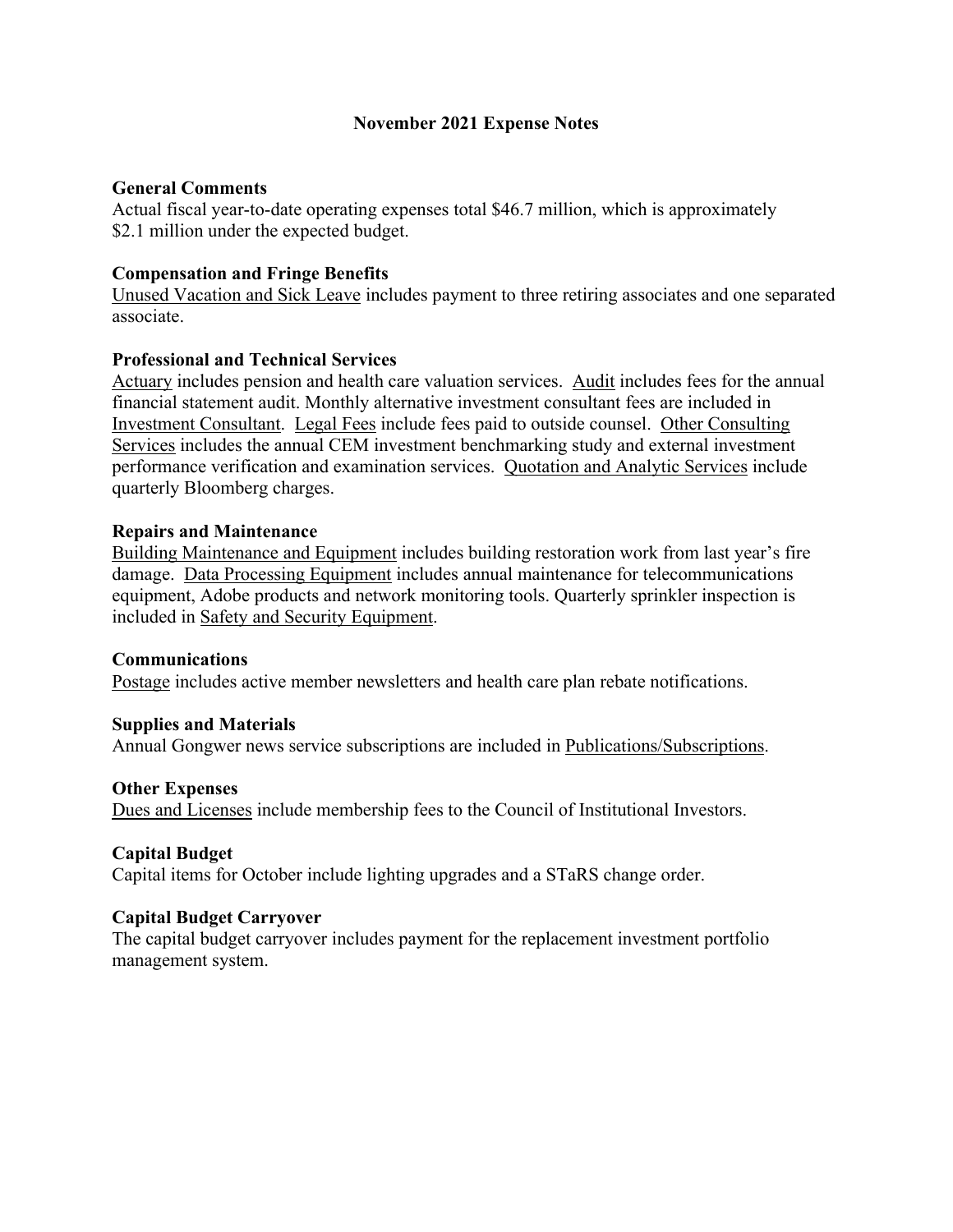# **STATE TEACHERS RETIREMENT SYSTEM Detailed Operating Expenses For the Month Ended November 30, 2021**

| <b>Account</b>                                | Vendor                                                                                                                                                                                          |              | Amount                                                                             |
|-----------------------------------------------|-------------------------------------------------------------------------------------------------------------------------------------------------------------------------------------------------|--------------|------------------------------------------------------------------------------------|
| <b>Salaries and Wages</b><br>Salaries & Wages | <b>STRS OHIO</b>                                                                                                                                                                                | <b>Total</b> | 4,259,392<br>4,259,392                                                             |
| Overtime                                      | STRS OHIO                                                                                                                                                                                       | <b>Total</b> | 3,936<br>3,936                                                                     |
|                                               | <b>Total Salaries and Wages</b>                                                                                                                                                                 |              | 4,263,328                                                                          |
| <b>Fringe Benefits</b>                        |                                                                                                                                                                                                 |              |                                                                                    |
| <b>OPERS Employer Cost</b>                    | <b>STRS OHIO</b>                                                                                                                                                                                | <b>Total</b> | 511,197<br>511,197                                                                 |
| Medical/Hospitalization Insurance             | AETNA BEHAVIORAL HEALTH LLC-ASSOC<br><b>AETNA INC</b><br>AETNA-ASSOC PREM<br><b>EXPRESS SCRIPTS IN</b><br><b>IBM CORPORATION</b><br><b>MEDICAL CLAIMS</b><br>MISC. RECEIPTS<br><b>STRS OHIO</b> | <b>Total</b> | 673<br>8<br>53,413<br>5,617<br>2,229<br>630,000<br>(2,740)<br>(77, 711)<br>611,489 |
| Medicare                                      | <b>STRS OHIO</b>                                                                                                                                                                                | <b>Total</b> | 60,738<br>60,738                                                                   |
| Dental Insurance                              | <b>DELTA DENTAL</b><br>MISC. RECEIPTS                                                                                                                                                           | <b>Total</b> | 46,147<br>(786)<br>45,361                                                          |
| <b>Educational Assistance</b>                 | MISC. RECEIPTS<br><b>TIFFANY M FULLEN</b>                                                                                                                                                       | <b>Total</b> | (500)<br>2,144<br>1,644                                                            |
| <b>Workers' Compensation</b>                  | STRS OHIO                                                                                                                                                                                       | <b>Total</b> | 12,188<br>12,188                                                                   |
| Life Insurance                                | MISC. RECEIPTS<br>MUTUAL OF OMAHA                                                                                                                                                               | <b>Total</b> | (382)<br>22,742<br>22,360                                                          |
| Disability Insurance                          | MUTUAL OF OMAHA                                                                                                                                                                                 | <b>Total</b> | 8,421<br>8,421                                                                     |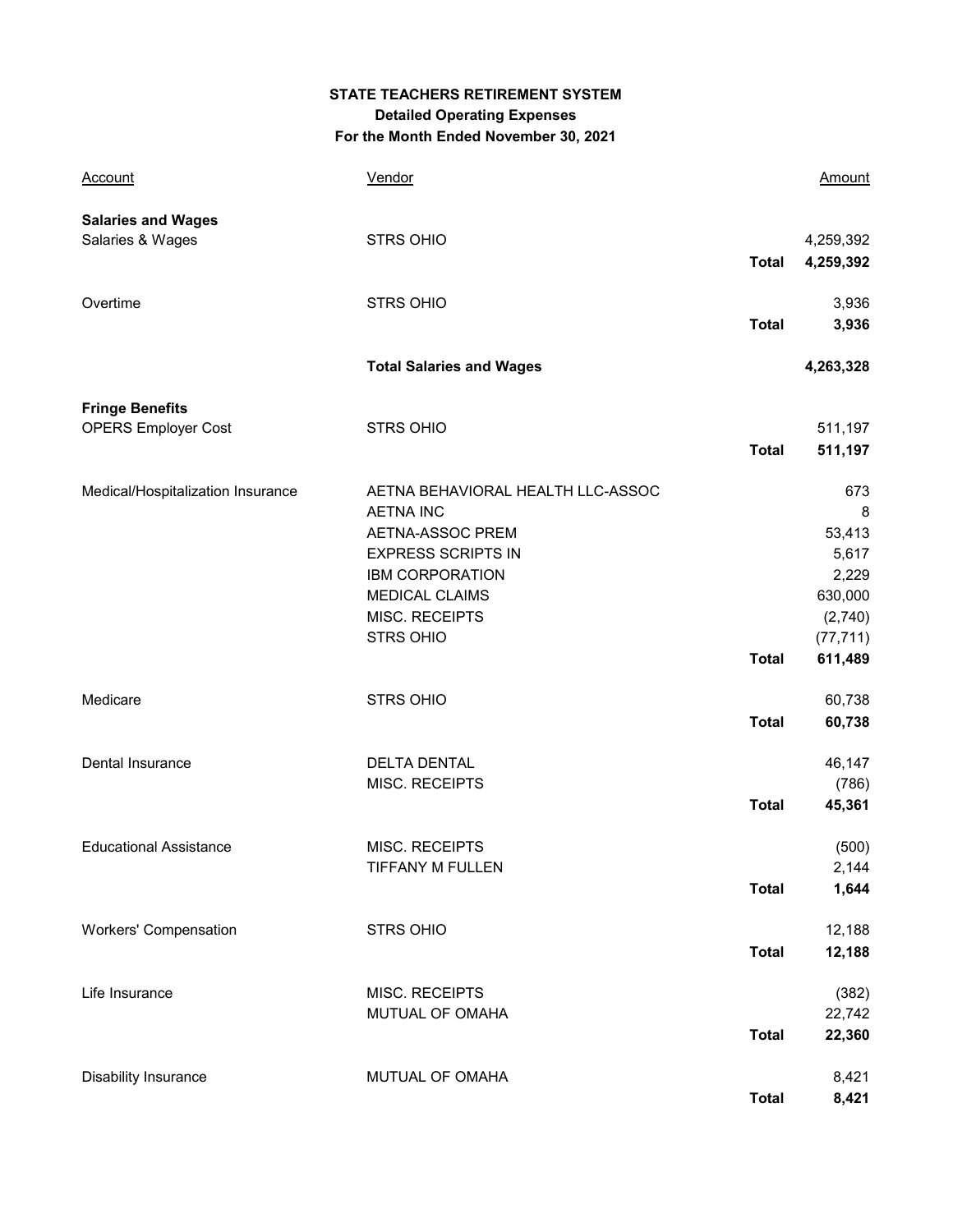| Account                                    | Vendor<br><b>Total Fringe Benefits</b> |              | Amount<br>1,273,398 |
|--------------------------------------------|----------------------------------------|--------------|---------------------|
| <b>Professional and Technical Services</b> |                                        |              |                     |
| Actuary                                    | <b>CHEIRON INC</b>                     |              | 26,937              |
|                                            |                                        | <b>Total</b> | 26,937              |
| Audit                                      | <b>CROWE LLP</b>                       |              | 14,000              |
|                                            |                                        | <b>Total</b> | 14,000              |
| <b>Banking Expense</b>                     | FIFTH THIRD BANK                       |              | 18,131              |
|                                            |                                        | <b>Total</b> | 18,131              |
| <b>Contract Services</b>                   | <b>BAESMAN GROUP INC</b>               |              | 13,380              |
|                                            | <b>ESPO TECHNOLOGIES</b>               |              | 1,250               |
|                                            | FIFTH THIRD BANK-CORP CARD             |              | 1,338               |
|                                            |                                        | <b>Total</b> | 15,968              |
| <b>Custodial Banking Fees</b>              | FIFTH THIRD BANK                       |              | 54,449              |
|                                            |                                        | <b>Total</b> | 54,449              |
| <b>Disaster Recovery</b>                   | RECOVERY POINT SYSTEMS                 |              | 7,950               |
|                                            | VRC COMPANIES LLC                      |              | 919                 |
|                                            |                                        | <b>Total</b> | 8,869               |
| <b>Employment Verification</b>             | <b>SCREENPOINTE INC</b>                |              | 504                 |
|                                            |                                        | <b>Total</b> | 504                 |
| <b>Health Care Consultants</b>             | <b>BUCK GLOBAL LLC</b>                 |              | 8,057               |
|                                            |                                        | <b>Total</b> | 8,057               |
| <b>Investigative Services</b>              | LEXISNEXIS RISK SOLUTIONS              |              | 1,269               |
|                                            |                                        | <b>Total</b> | 1,269               |
| <b>Investment Consultant</b>               | <b>CLIFFWATER LLC</b>                  |              | 20,833              |
|                                            |                                        | <b>Total</b> | 20,833              |
| <b>Investment Research Services</b>        | <b>COPPCLARK</b>                       |              | 3,605               |
|                                            | DTCC ITP LLC                           |              | 691                 |
|                                            | <b>MSCI INC</b>                        |              | 3,469               |
|                                            | <b>TRADEWEB LLC</b>                    |              | 1,600               |
|                                            | VIRTU ITG PLATFORMS LLC                |              | 3,056               |
|                                            | <b>WILSHIRE ASSOCIATES INC</b>         |              | 7,739               |
|                                            |                                        | <b>Total</b> | 20,160              |
| Legal Fees                                 | DINSMORE & SHOHL LLP                   |              | 236                 |
|                                            | <b>GROOM LAW GROUP CHARTERED</b>       |              | 3,187               |
|                                            | ISAAC WILES AND BURKHOLDER LLC         |              | 625                 |
|                                            | PORTER WRIGHT MORRIS & ARTHUR LLP      |              | 882                 |
|                                            | PRYOR CASHMAN LLP                      |              | 1,146               |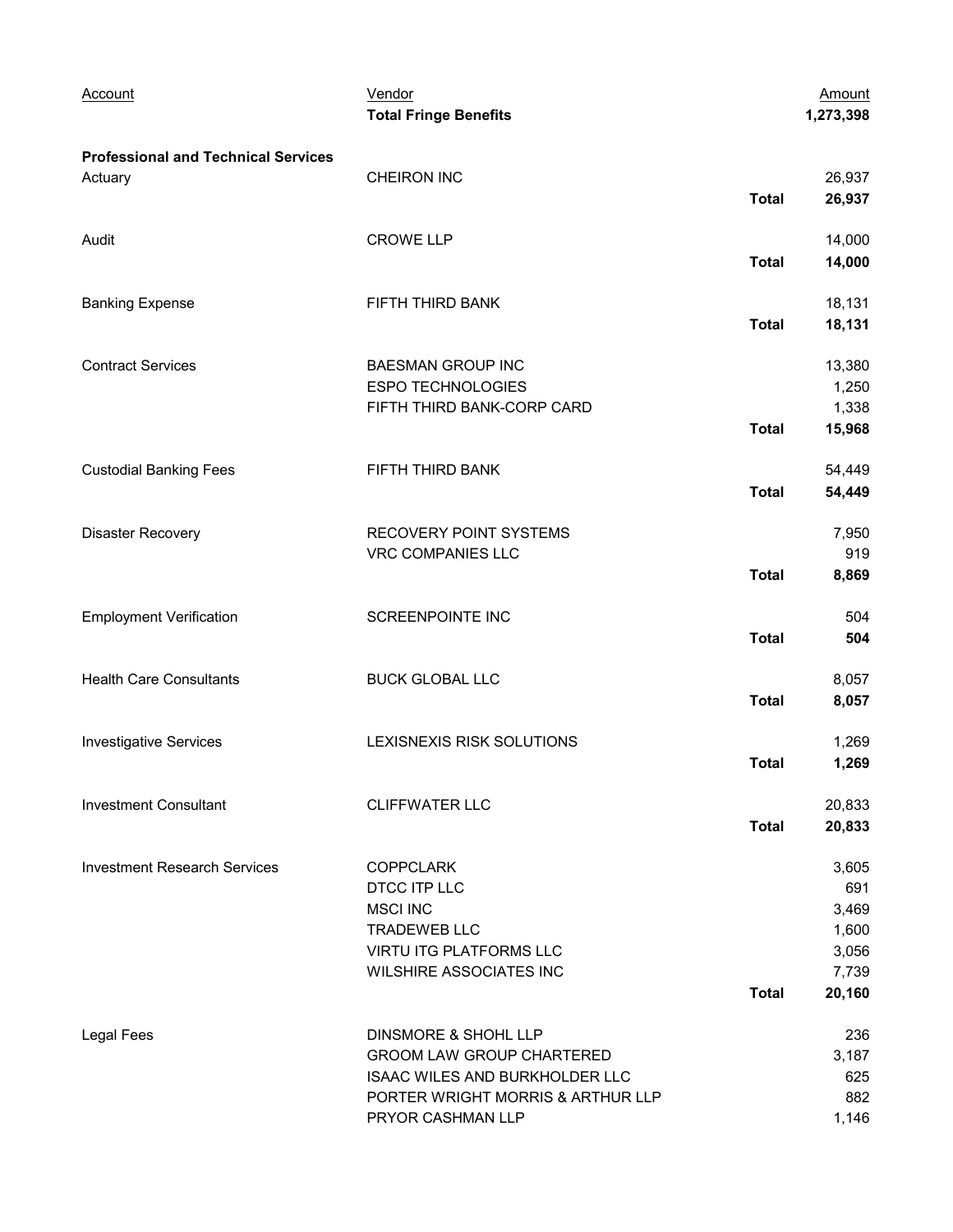| <b>Account</b>                            | Vendor                                           |              | <b>Amount</b>   |
|-------------------------------------------|--------------------------------------------------|--------------|-----------------|
|                                           | <b>TUCKER ELLIS LLP</b>                          |              | 7,885           |
|                                           |                                                  | <b>Total</b> | 13,961          |
| <b>Medical Examinations</b>               | ALBERT J KOLIBASH JR MD                          |              | 285             |
|                                           | CASE CONSULTANTS OF OHIO LLC                     |              | 1,050           |
|                                           | <b>CLAIRE V WOLFE MD</b>                         |              | 840             |
|                                           | INDEPENDENT EVALUATORS INC                       |              | 500             |
|                                           | JAMES N ALLEN, MD                                |              | 1,210           |
|                                           | JAMES R. HAWKINS, M.D.                           |              | 1,200           |
|                                           | JEFFERY C HUTZLER MD                             |              | 370             |
|                                           | JOHN R LOUGHREY MD                               |              | 500             |
|                                           | MARC COOPERMAN MD                                |              | 370             |
|                                           | MEDICAL ASSESSMENTS LLC                          |              | 1,150           |
|                                           | MISC. RECEIPTS                                   |              | (75)            |
|                                           | MITCHELL E NAHRA MD                              |              | 1,150           |
|                                           | PHYSICAL MEDICINE, SPORTS & INDL LLC             |              | 600             |
|                                           | RONALD L WHISLER MD                              |              | 185             |
|                                           | SOUTHEAST OHIO REGIONAL ORTHOPAEDIC LLC          |              | 600             |
|                                           | STEIMAN NEUROLOGY GROUP INC                      |              | 2,875           |
|                                           | TETYANA BODNAR MD                                | <b>Total</b> | 1,700<br>14,510 |
|                                           |                                                  |              |                 |
| <b>Other Consulting Services</b>          | ACA PERFORMANCE SERVICES LLC                     |              | 27,250          |
|                                           | CALFEE HALTER AND GRISWOLD LLP                   |              | 6,000           |
|                                           | <b>CDM PARTNERS LIMITED</b>                      |              | 825             |
|                                           | CEM BENCHMARKING INC                             |              | 35,000          |
|                                           | FIFTH THIRD BANK                                 |              | 7,526           |
|                                           |                                                  | <b>Total</b> | 76,601          |
| Quotation and Analytic Service            | <b>BLOOMBERG FINANCE LP</b>                      |              | 552,929         |
|                                           | <b>ICE DATA INDICES LLC</b>                      |              | 81              |
|                                           | <b>NYSE MARKET INC</b>                           |              | 2,383           |
|                                           | OPTIONS PRICE REPORTING AUTHORITY LLC            |              | 504             |
|                                           | <b>TSX INC</b>                                   |              | 406             |
|                                           |                                                  | <b>Total</b> | 556,303         |
| <b>Recruitment Fees</b>                   | <b>ALAN E MUENCH</b>                             |              | 63              |
|                                           | AMERICAN EXPRESS COMPANY                         |              | 388             |
|                                           | DRURY INN & SUITES                               |              | 122             |
|                                           | JEFFREY A GILDER                                 |              | 74              |
|                                           | <b>TIFFANY RUFRANO</b>                           |              | 195             |
|                                           | YOURMEMBERSHIP.COM INC                           |              | 1,151           |
|                                           |                                                  | <b>Total</b> | 1,993           |
|                                           | <b>Total Professional and Technical Services</b> |              | 852,545         |
| <b>Repairs and Maintenance</b>            |                                                  |              |                 |
| <b>Building Maintenance and Equipment</b> | AMBIUS LLC 05                                    |              | 1,573           |
|                                           | <b>BATTERIES PLUS</b>                            |              | 316             |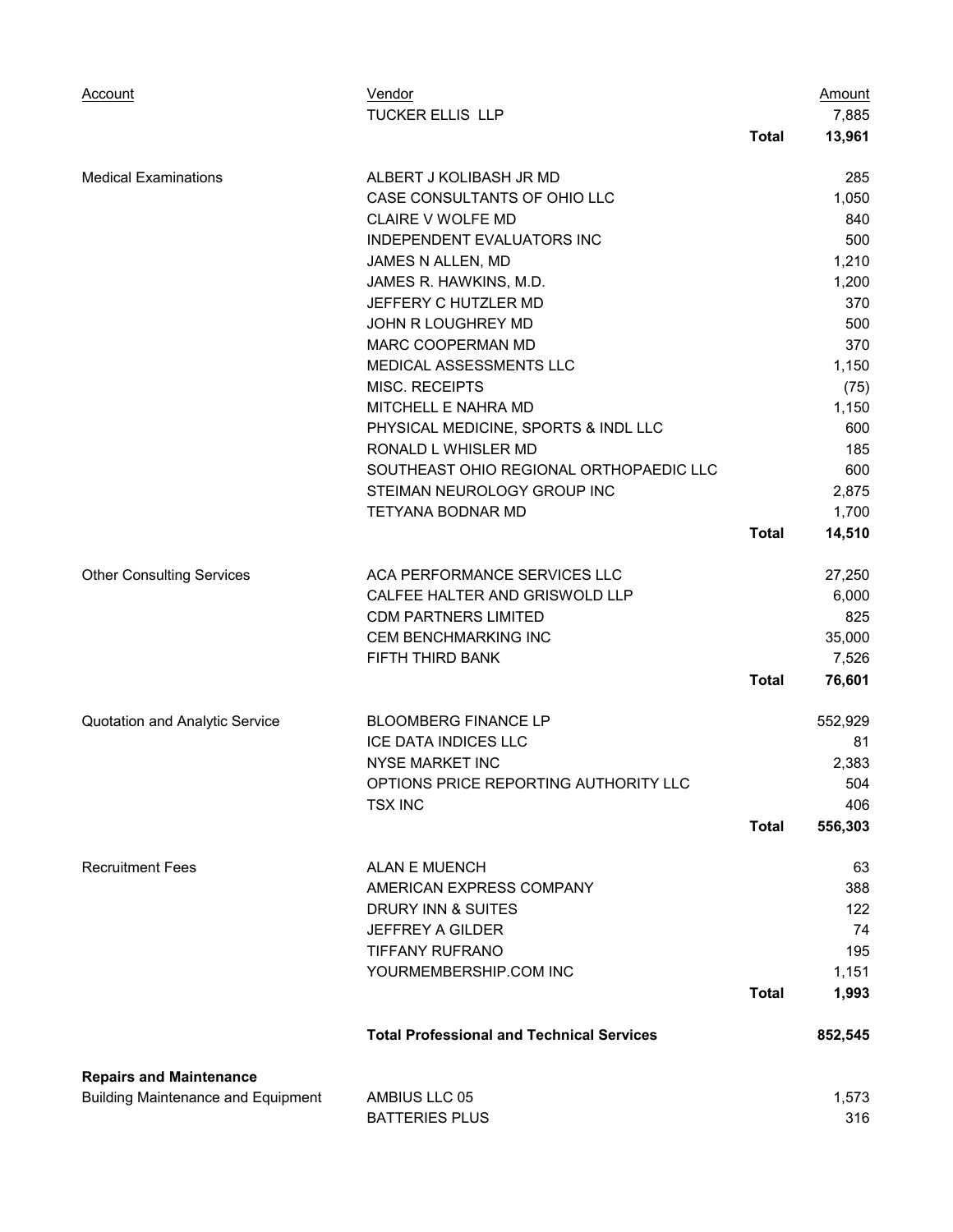| Account                   | Vendor<br>BUCK AND SONS LANDSCAPE SERVICE INC<br>BUCKEYE POWER SALES CO INC<br><b>CARTER LUMBER</b><br>CHEM-AQUA<br><b>FIBERCARE</b><br>FIFTH THIRD BANK-CORP CARD<br><b>GLOBE WINDOW CLEANING INC</b><br><b>GRAINGER INC</b><br><b>GRAYBAR</b><br><b>HARD FIRE SUPPRESION SYSTEMS</b><br>LOEB ELECTRIC CO<br>LOWES BUSINESS ACCOUNT<br>MCMASTER-CARR SUPPLY COMPANY<br><b>PANIC LIGHTING</b><br><b>QUALITY MASONRY COMPANY INC</b><br>SHOEMAKER INDUSTRIAL SOLUTIONS<br><b>SPEER MECHANICAL</b><br><b>TERMINIX</b> |              | Amount<br>1,450<br>54<br>720<br>725<br>4,390<br>2,909<br>817<br>1,991<br>106<br>2,470<br>1,134<br>160<br>258<br>23<br>128,760<br>2,276<br>4,798<br>471 |
|---------------------------|---------------------------------------------------------------------------------------------------------------------------------------------------------------------------------------------------------------------------------------------------------------------------------------------------------------------------------------------------------------------------------------------------------------------------------------------------------------------------------------------------------------------|--------------|--------------------------------------------------------------------------------------------------------------------------------------------------------|
|                           | <b>VERTIV CORPORATION</b><br><b>VRC COMPANIES LLC</b><br><b>WESTWATER SUPPLY CO</b>                                                                                                                                                                                                                                                                                                                                                                                                                                 | <b>Total</b> | 198<br>334<br>327<br>156,260                                                                                                                           |
| Copiers                   | <b>BLUE TECHNOLOGIES COLUMBUS INC</b><br>CANON FINANCIAL SERVICES INC<br>COMDOC, INC<br><b>GORDON FLESCH CO INC</b><br>MODERN OFFICE METHODS INC                                                                                                                                                                                                                                                                                                                                                                    | <b>Total</b> | 3<br>3,804<br>124<br>1,512<br>654<br>6,097                                                                                                             |
| Data Processing Equipment | <b>AVAYA INC</b><br><b>BLOOMBERG FINANCE LP</b><br><b>CDW GOVERNMENT INC</b><br><b>CLOUDFLARE INC</b><br>ELIXIR TECHNOLOGIES CORPORATION<br>FIFTH THIRD BANK-CORP CARD<br><b>INCONTACT INC</b><br>L- SOFT INTERNATIONAL INC<br>LINODE.COM<br>MNJ TECHNOLOGIES DIRECT INC<br>SIRIUS COMPUTER SOLUTIONS INC<br><b>VITECH SYSTEMS GROUP</b><br>W BRADLEY ELECTRIC INC/ WBE NETWORK SYS<br><b>WISTIA INC</b>                                                                                                            | <b>Total</b> | 110,668<br>1,000<br>77,934<br>1,900<br>10,687<br>746<br>1,056<br>1,725<br>60<br>96,213<br>26,080<br>8,712<br>1,544<br>1,290<br>339,615                 |
| Property Tax and Leases   | HOLLINGSWORTH CAPITAL PARTNERS COLS LLC                                                                                                                                                                                                                                                                                                                                                                                                                                                                             | <b>Total</b> | 9,056<br>9,056                                                                                                                                         |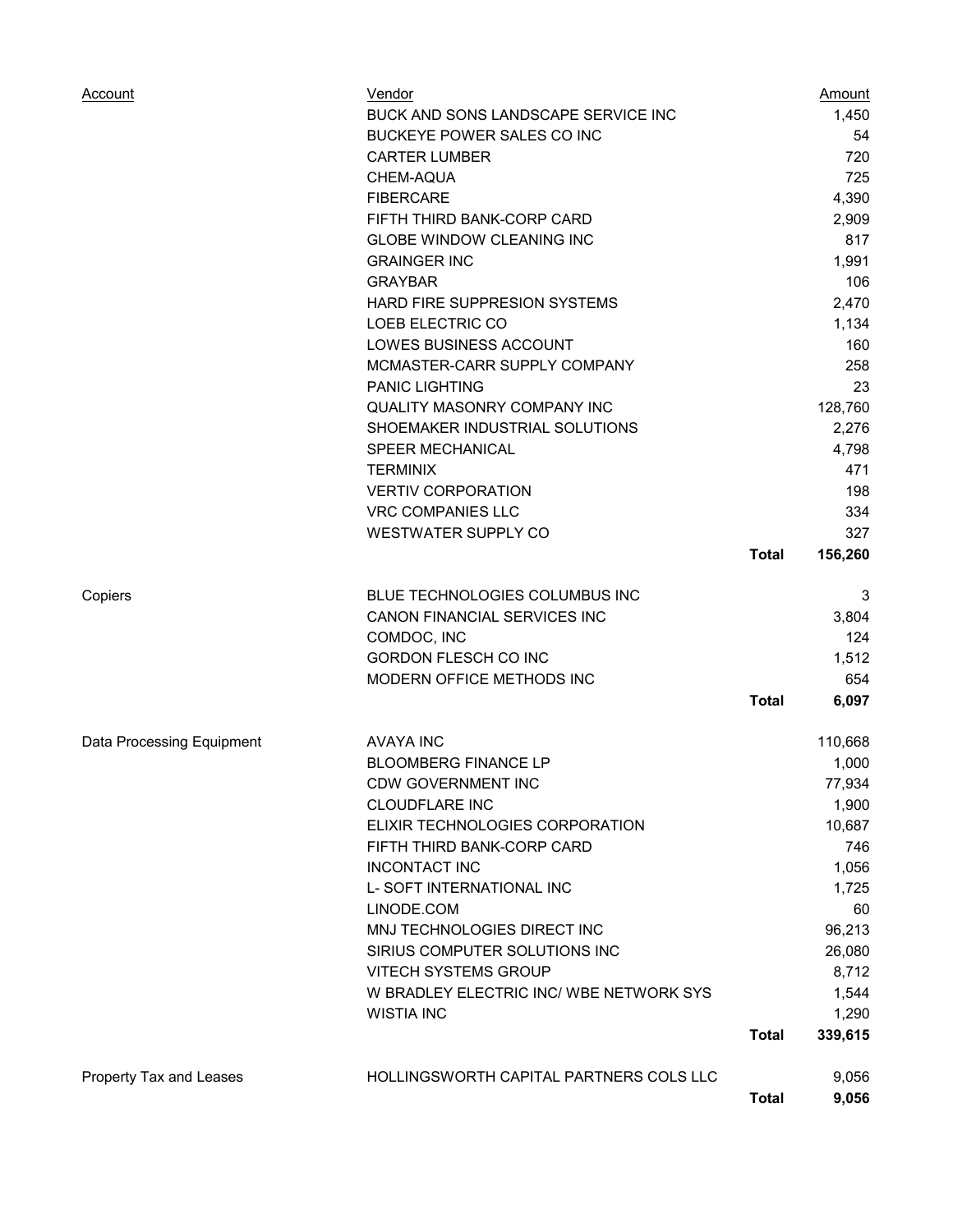| Account                       | Vendor                                   |              | <b>Amount</b> |
|-------------------------------|------------------------------------------|--------------|---------------|
| Safety & Security Equipment   | ELECTROCOMM COLUMBUS CORP                |              | 5,755         |
|                               | HARD FIRE SUPPRESION SYSTEMS             |              | 3,155         |
|                               | <b>JOHN MCNALLY III</b>                  |              | 565           |
|                               | <b>MAUTEZ FULTON</b>                     |              | 113           |
|                               | MITCHELL LOCK LLC                        |              | 2,805         |
|                               | SIGNATURE CONTROL SYSTEMS LLC            |              | 289           |
|                               |                                          | <b>Total</b> | 12,682        |
| <b>Trash Removal</b>          | MH EQUIPMENT COMPANY                     |              | 115           |
|                               | <b>WASTE MANAGEMENT INC</b>              |              | 944           |
|                               |                                          | <b>Total</b> | 1,059         |
|                               |                                          |              |               |
|                               | <b>Total Repairs and Maintenance</b>     |              | 524,769       |
| <b>Travel and Vehicles</b>    |                                          |              |               |
| Gasoline                      | FIFTH THIRD BANK-CORP CARD               |              | 341           |
|                               |                                          | <b>Total</b> | 341           |
|                               |                                          |              |               |
| <b>Staff and Board Travel</b> | AMERICAN EXPRESS COMPANY                 |              | 1,249         |
|                               | ANDREW J PAUL                            |              | 1,002         |
|                               | ARTHUR B. LARD                           |              | 101           |
|                               | CAROL L CORRETHERS                       |              | 135           |
|                               | <b>CLAUDIA HERRINGTON</b>                |              | 100           |
|                               | <b>CRAIG HORMANN</b>                     |              | 559           |
|                               | DALE L PRICE                             |              | 185           |
|                               | <b>DANIEL M MOSS</b>                     |              | 110           |
|                               | DRURY INN & SUITES                       |              | 1,830         |
|                               | <b>IRENE T BLACK</b>                     |              | 2,792         |
|                               | JEFFREY A RHODES                         |              | 220           |
|                               | JENNIFER J METZLER                       |              | 764           |
|                               | LOUISE H SINGER                          |              | 1,185         |
|                               | <b>MARK A STOLL</b>                      |              | 15            |
|                               | MISC. RECEIPTS                           |              | (73)          |
|                               | <b>ROBERT MCFEE</b>                      |              | 190           |
|                               | <b>SCOTT J HUNT</b>                      |              | 242           |
|                               | STRS OHIO TX REAL ESTATE INVESTMENTS INC |              | 15            |
|                               | <b>WATERS PARK</b>                       |              | 15            |
|                               | YOEL MAYERFELD                           |              | 435           |
|                               |                                          | <b>Total</b> | 11,071        |
| Vehicle Maintenance           | FIFTH THIRD BANK-CORP CARD               |              | 404           |
|                               |                                          | <b>Total</b> | 404           |
|                               | <b>Total Travel and Vehicles</b>         |              | 11,816        |
|                               |                                          |              |               |
| <b>Communications</b>         |                                          |              |               |
| <b>Courier Services</b>       | <b>FEDEX</b>                             |              | 38            |
|                               | <b>RAINBOW EXPRESS INC</b>               |              | 1,115         |
|                               | UNITED PARCEL SERVICE                    |              | 339           |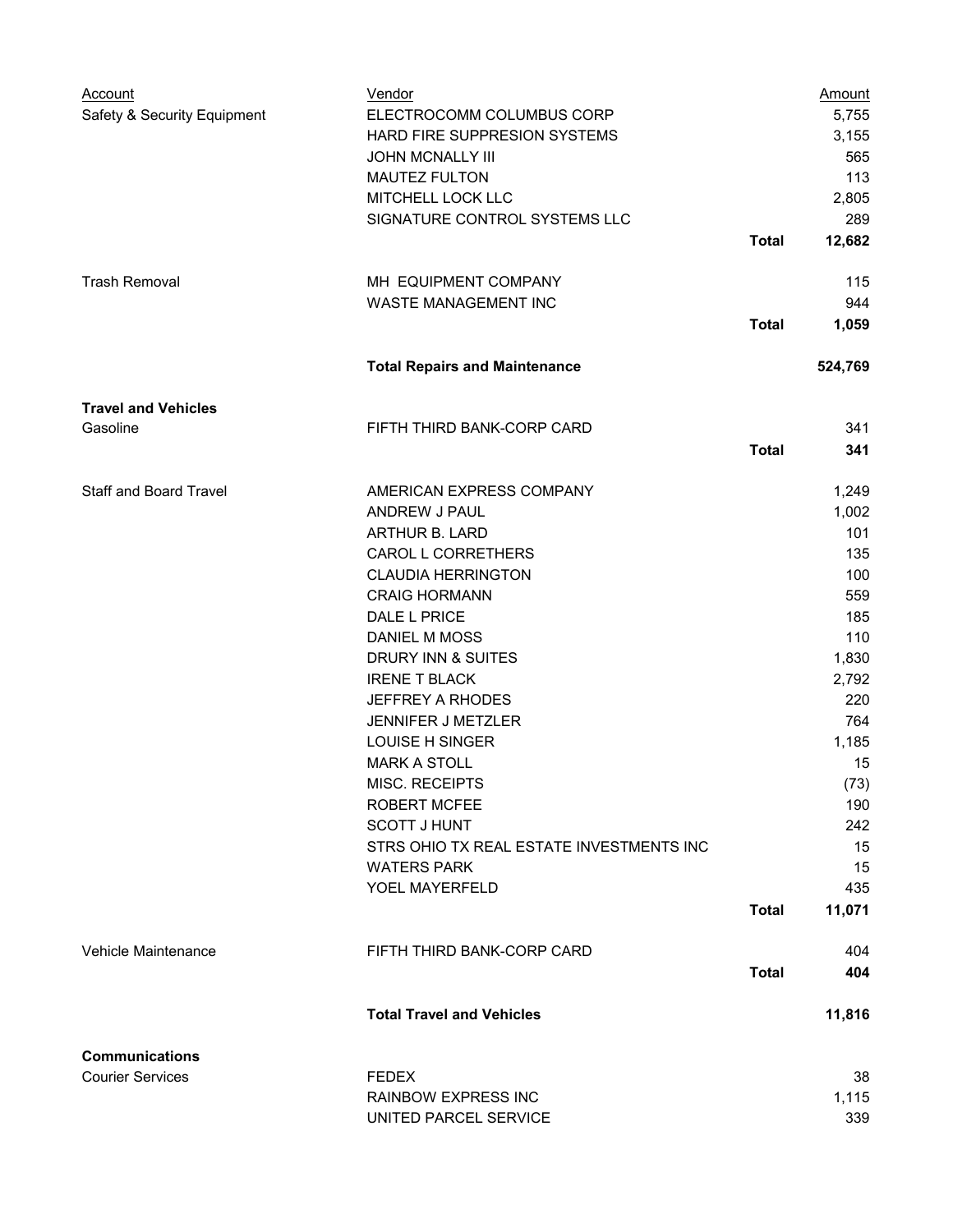| Account                                                    | Vendor                                                                                                                                                                                                    | <b>Total</b> | Amount<br>1,492                                                       |
|------------------------------------------------------------|-----------------------------------------------------------------------------------------------------------------------------------------------------------------------------------------------------------|--------------|-----------------------------------------------------------------------|
| <b>Outsourced Distribution</b>                             | <b>BAESMAN GROUP INC</b>                                                                                                                                                                                  | <b>Total</b> | 352<br>352                                                            |
| Postage                                                    | <b>HOPKINS PRINTING INC</b><br>MISC. RECEIPTS<br>RESERVE ACCOUNT                                                                                                                                          | <b>Total</b> | 75<br>(40)<br>124,999<br>125,034                                      |
| Printing                                                   | <b>BAESMAN GROUP INC</b><br>HOPKINS PRINTING INC<br><b>VERITIV OPERATING COMPANY</b>                                                                                                                      | <b>Total</b> | 4,060<br>1,997<br>2,402<br>8,459                                      |
| Telecommunications                                         | AT&T<br><b>CHARTER COMMUNICATIONS</b><br><b>COMMANDLINK LLC</b><br>TIME WARNER CABLE<br><b>VERIZON BUSINESS</b><br><b>VERIZON WIRELESS</b><br><b>WOW BUSINESS</b>                                         | <b>Total</b> | 116<br>166<br>2,088<br>139<br>25,166<br>3,778<br>1,793<br>33,246      |
|                                                            | <b>Total Communications</b>                                                                                                                                                                               |              | 168,583                                                               |
| <b>Utilities</b><br>Electricity                            | AMERICAN ELECTRIC POWER<br><b>CITY OF WESTERVILLE</b>                                                                                                                                                     | <b>Total</b> | 57,147<br>2,874<br>60,021                                             |
| <b>Natural Gas</b>                                         | <b>COLUMBIA GAS OF OHIO</b><br>UNITED ENERGY TRADING, LLC                                                                                                                                                 | <b>Total</b> | 1,985<br>9,768<br>11,753                                              |
| Water                                                      | <b>COLUMBUS CITY TREASURER</b>                                                                                                                                                                            | <b>Total</b> | 4,739<br>4,739                                                        |
|                                                            | <b>Total Utilities</b>                                                                                                                                                                                    |              | 76,513                                                                |
| <b>Supplies and Materials</b><br><b>Equipment Supplies</b> | APPLE COMPUTER, INC.<br><b>CDW GOVERNMENT INC</b><br>FIFTH THIRD BANK-CORP CARD<br><b>GORDON FOOD SERVICE</b><br><b>GRAINGER INC</b><br>I SUPPLY COMPANY<br>MISC. RECEIPTS<br>MNJ TECHNOLOGIES DIRECT INC |              | 2,851<br>13,682<br>682<br>1,004<br>119<br>1,723<br>(1, 107)<br>23,725 |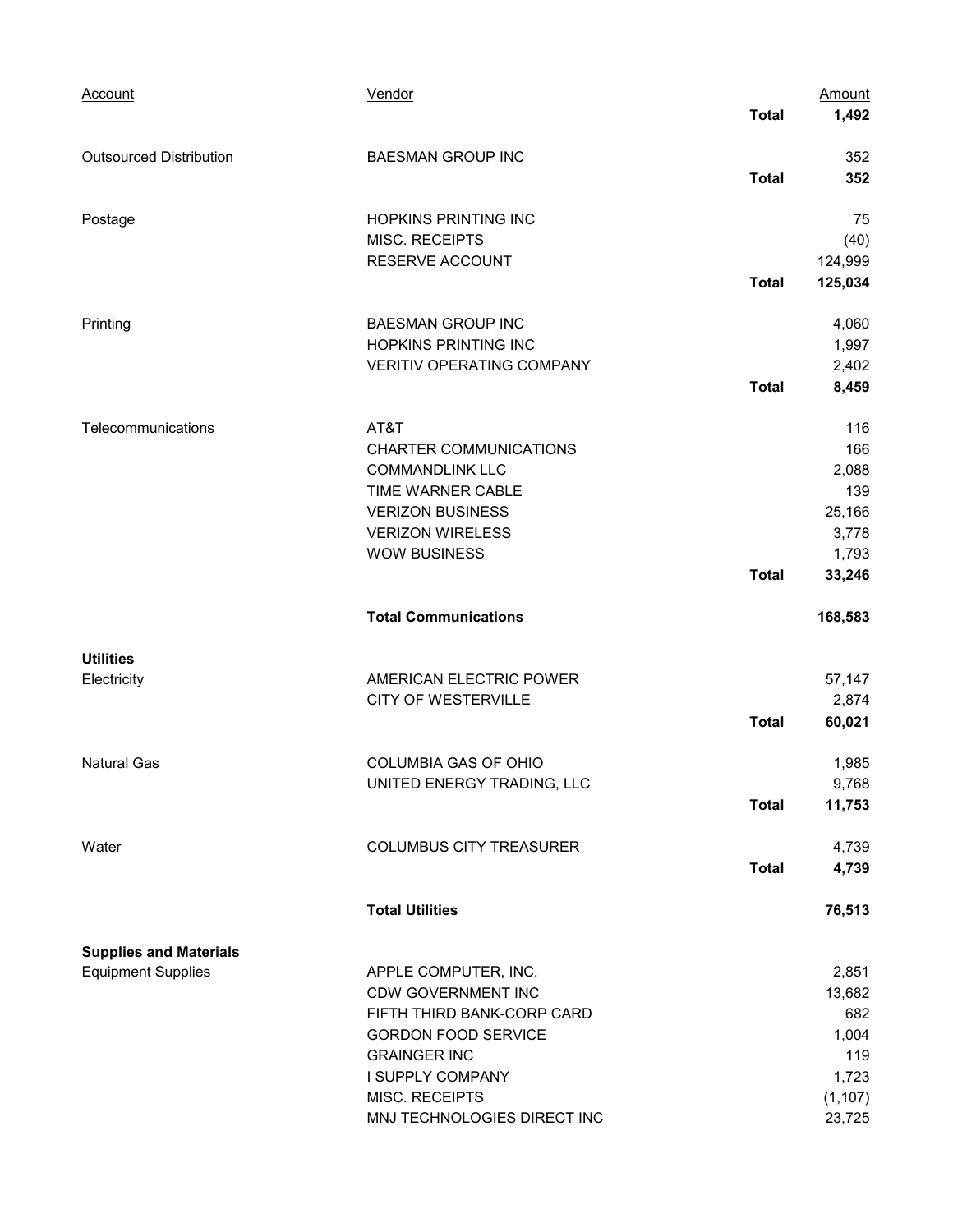| Account                         | Vendor                                 |              | <b>Amount</b> |
|---------------------------------|----------------------------------------|--------------|---------------|
|                                 |                                        | <b>Total</b> | 42,679        |
| <b>Food Service Supplies</b>    | AVI FOOD SYSTEMS INC                   |              | 610           |
|                                 | FIFTH THIRD BANK-CORP CARD             |              | 136           |
|                                 | <b>GORDON FOOD SERVICE</b>             |              | 7,500         |
|                                 | KROGER-COLUMBUS CUSTOMER CHARGES       |              | 387           |
|                                 | <b>MISC. RECEIPTS</b>                  |              | (620)         |
|                                 | MISCELLANEOUS EXPENSE                  |              | (266)         |
|                                 | <b>STRS OHIO</b>                       |              | (4, 375)      |
|                                 | TREASURER STATE OF OHIO                |              | 314           |
|                                 |                                        | <b>Total</b> | 3,686         |
| <b>Office Supplies</b>          | EPIC BUSINESS ESSENTIALS               |              | 143           |
|                                 | STAPLES BUSINESS ADVANTAGE             |              | 912           |
|                                 | <b>ULINE INC</b>                       |              | 208           |
|                                 |                                        | <b>Total</b> | 1,263         |
| Publications/Subscriptions      | <b>BUSINESS FIRST</b>                  |              | 120           |
|                                 | <b>DIRECTV</b>                         |              | 195           |
|                                 | FIFTH THIRD BANK-CORP CARD             |              | 401           |
|                                 | GONGWER NEWS SERVICE INC               |              | 3,350         |
|                                 | <b>JORDAN WINTERS</b>                  |              | 17            |
|                                 | MATTHEW BENDER & CO INC                |              | 561           |
|                                 | PUBLIC RELATIONS SOCIETY OF AMERICA    |              | 385           |
|                                 | THE COLUMBUS DISPATCH                  |              | 617           |
|                                 | THOMSON REUTERS-WEST                   |              | 892           |
|                                 | TOWERS WATSON DELAWARE INC             |              | 4,904         |
|                                 |                                        | <b>Total</b> | 11,442        |
| Uniforms                        | <b>CINTAS CORPORATION</b>              |              | 1,716         |
|                                 | UNIFIRST CORPORATION                   |              | 800           |
|                                 |                                        | <b>Total</b> | 2,516         |
|                                 | <b>Total Supplies and Materials</b>    |              | 61,586        |
| <b>Other Expenses</b>           |                                        |              |               |
| <b>Conferences and Seminars</b> | ARMA GREATER COLUMBUS OHIO CHAPTER     |              | 20            |
|                                 | <b>CINNAMON J SAKICH</b>               |              | 380           |
|                                 | <b>GARTNER INC.</b>                    |              | 975           |
|                                 | HUMAN RESOURCES ASSOCIATION-CENTRAL OH |              | 20            |
|                                 | <b>LOUISE H SINGER</b>                 |              | 1,195         |
|                                 | RYAN (YEON BAE) KONG                   |              | 420           |
|                                 |                                        | Total        | 3,010         |
| Dues and Licenses               | <b>CCIM INSTITUTE</b>                  |              | 650           |
|                                 | COUNCIL OF INSTITUTIONAL INVESTORS     |              | 24,000        |
|                                 | HELP DESK CHAPTERS INC                 |              | 149           |
|                                 | INSTITUTE OF REAL ESTATE MANAGEMENT    |              | 975           |
|                                 | INTERNATIONAL FOUNDATION               |              | 2,620         |